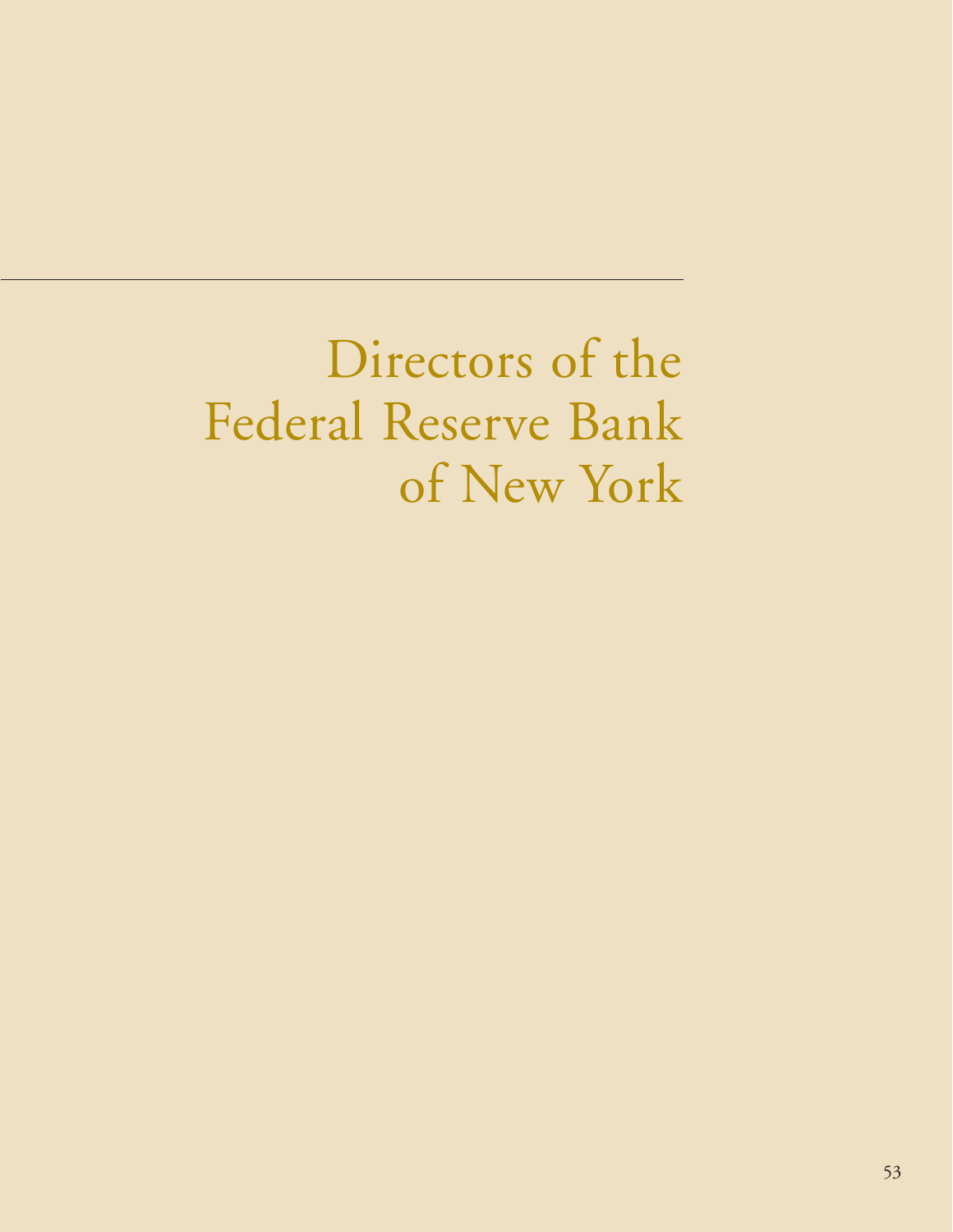## CHANGES IN DIRECTORS *2003*

Member banks in this District elected CHARLES V. WAIT a class A director of this Bank for a three-year term beginning January 2003. Mr. Wait, who is President, Chief Executive Officer, and Chairman of The Adirondack Trust Company, Saratoga Springs, N.Y., succeeds George W. Hamlin, IV, President and Chief Executive Officer, The Canandaigua National Bank and Trust Company, Canandaigua, N.Y., who served as a class A director since January 1997, and served as a director of the Buffalo Branch of this Bank from 1993 through 1996.

Member banks in this District also elected MARTA TIENDA a class B director of this Bank for a three-year term beginning January 2003. Ms. Tienda, Maurice P. During '22 Professor in Demographic Studies and Professor of Sociology and Public Affairs, Princeton University, Princeton, N.J., succeeds Ann M. Fudge, former Executive Vice President of Kraft Foods, Inc., and President, Coffee & Cereals Division, Tarrytown, N.Y., who served as a class B director since October 1996.

The Board of Governors of the Federal Reserve System has redesignated PETER G. PETERSON Chairman of the Board and Federal Reserve Agent of this Bank for the year 2003. Mr. Peterson, who is Chairman of The Blackstone Group, New York, N.Y., has been serving as a class C director since January 1996 and as Chairman since January 2000.

The Board of Governors appointed JOHN E. SEXTON, President, New York University, New York, N.Y., a class C director of this Bank for the unexpired portion of a three-year term ending December 2003 and designated him Deputy Chairman for the year 2003. As a class C director, he replaces Gerald M. Levin, retired Chief Executive Officer, AOL Time Warner Inc., New York, N.Y., who resigned from the Bank's Board.

The Board of Governors also appointed LORETTA E. LYNCH, Partner, Hogan & Hartson L.L.P., New York, N.Y., a class C director of this Bank for a three-year term beginning January 2003. She succeeds Albert J. Simone, President, Rochester Institute of Technology, Rochester, N.Y., who served as a class C director since January 2000.

## BUFFALO BRANCH

The Board of Governors has appointed BRIAN J. LIPKE a director of the Buffalo Branch for a three-year term beginning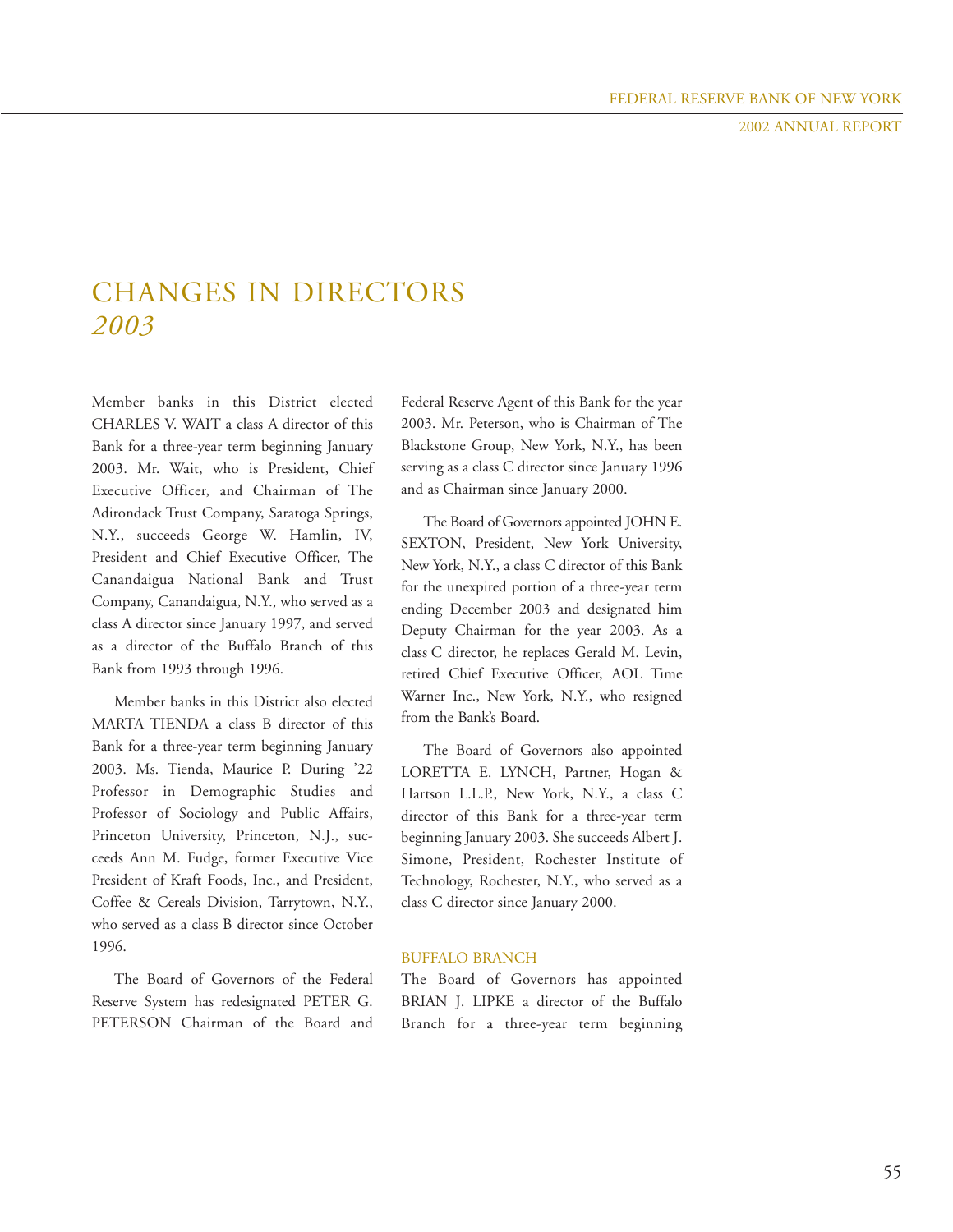January 2003. Mr. Lipke, Chairman and Chief Executive Officer, Gibraltar, Buffalo, N.Y., succeeds Patrick P. Lee, Chairman and Chief Executive Officer of International Motion Control, Inc., Buffalo, N.Y., who served as a director of the Branch since January 1997 and as Chairman of the Branch Board since January 2002.

The Board of Directors of this Bank reappointed GERALDINE OCHOCINSKA a Branch director for a three-year term beginning January 2003. Ms. Ochocinska, who is

Regional Director, Region 9, United Auto Workers, Buffalo, N.Y., has been serving as a Branch director since January 2000.

The Board of Directors of this Bank designated MARGUERITE D. HAMBLETON Chairman of the Board of the Buffalo Branch for the year 2003. Ms. Hambleton, who is President and Chief Executive Officer of AAA Western and Central New York, Buffalo, N.Y., has been serving as a director of the Branch since January 2002.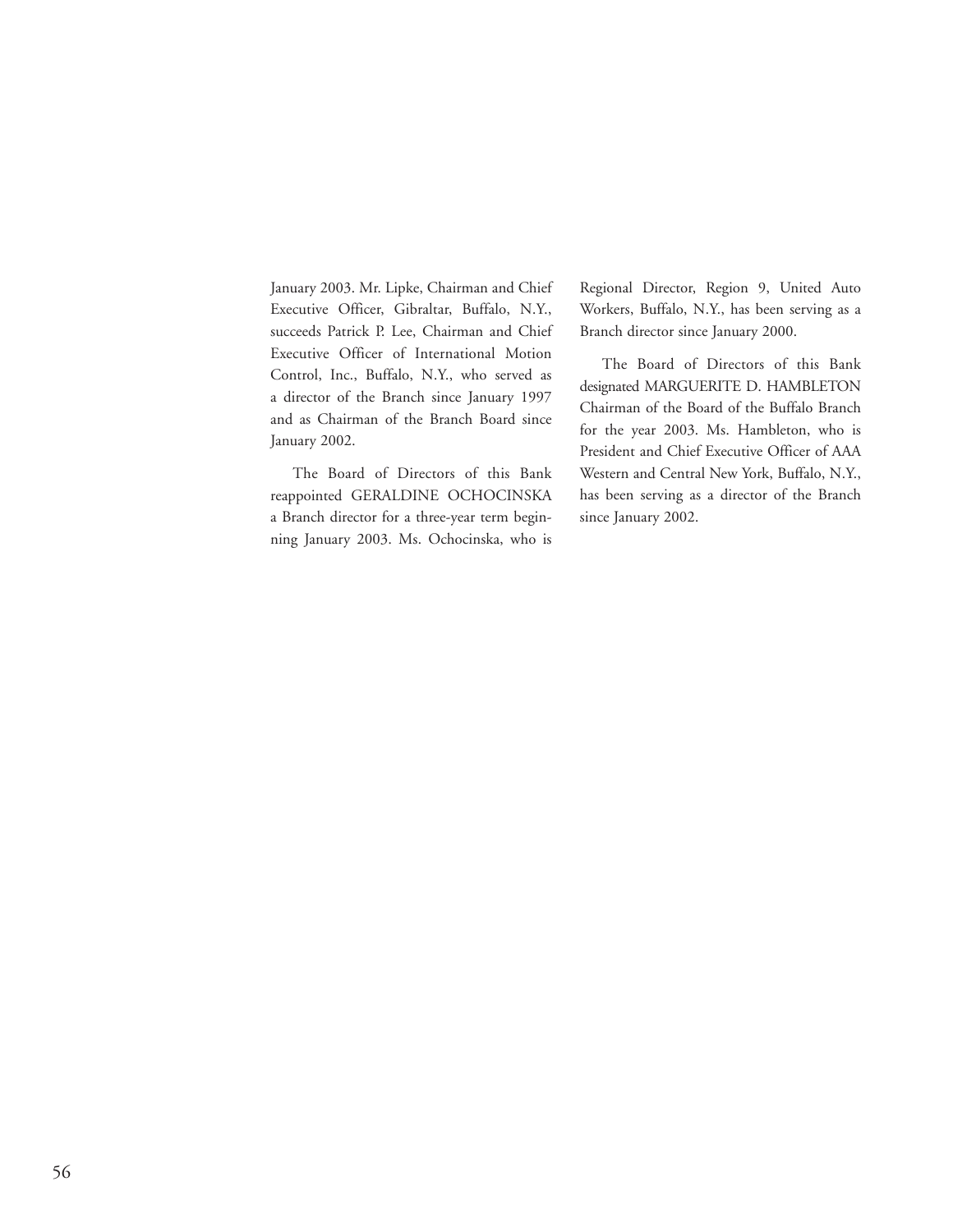# DIRECTORS OF THE FEDERAL RESERVE BANK OF NEW YORK

| <b>DIRECTORS</b>                                                                                                                       | <b>TERM EXPIRES DEC. 31</b> | <b>CLASS</b> |
|----------------------------------------------------------------------------------------------------------------------------------------|-----------------------------|--------------|
| GEORGE W. HAMLIN, IV<br>President and Chief Executive Officer<br>The Canandaigua National Bank and Trust Company,<br>Canandaigua, N.Y. | 2002                        | А            |
| SANFORD I. WEILL<br>Chairman and Chief Executive Officer<br>Citigroup Inc., New York, N.Y.                                             | 2003                        | А            |
| JILL M. CONSIDINE<br>Chairman and Chief Executive Officer<br>The Depository Trust Company, New York, N.Y.                              | 2004                        | A            |
| ANN M. FUDGE<br>Former Executive Vice President<br>Kraft Foods, Inc., and<br>President<br>Coffee & Cereals Division, Tarrytown, N.Y.   | 2002                        | B            |
| <b>JERRY I. SPEYER</b><br>President and Chief Executive Officer<br>Tishman Speyer Properties, New York, N.Y.                           | 2003                        | B            |
| RONAY MENSCHEL<br>Chairman<br>Phipps Houses, New York, N.Y.                                                                            | 2004                        | B            |
| ALBERT J. SIMONE<br>President<br>Rochester Institute of Technology, Rochester, N.Y.                                                    | 2002                        | C            |
| GERALD M. LEVIN, Deputy Chairman<br>Retired Chief Executive Officer<br>AOL Time Warner Inc., New York, N.Y.                            | 2003                        | C            |
| PETER G. PETERSON, Chairman and Federal Reserve Agent<br>Chairman<br>The Blackstone Group, New York, N.Y.                              | 2004                        | C            |